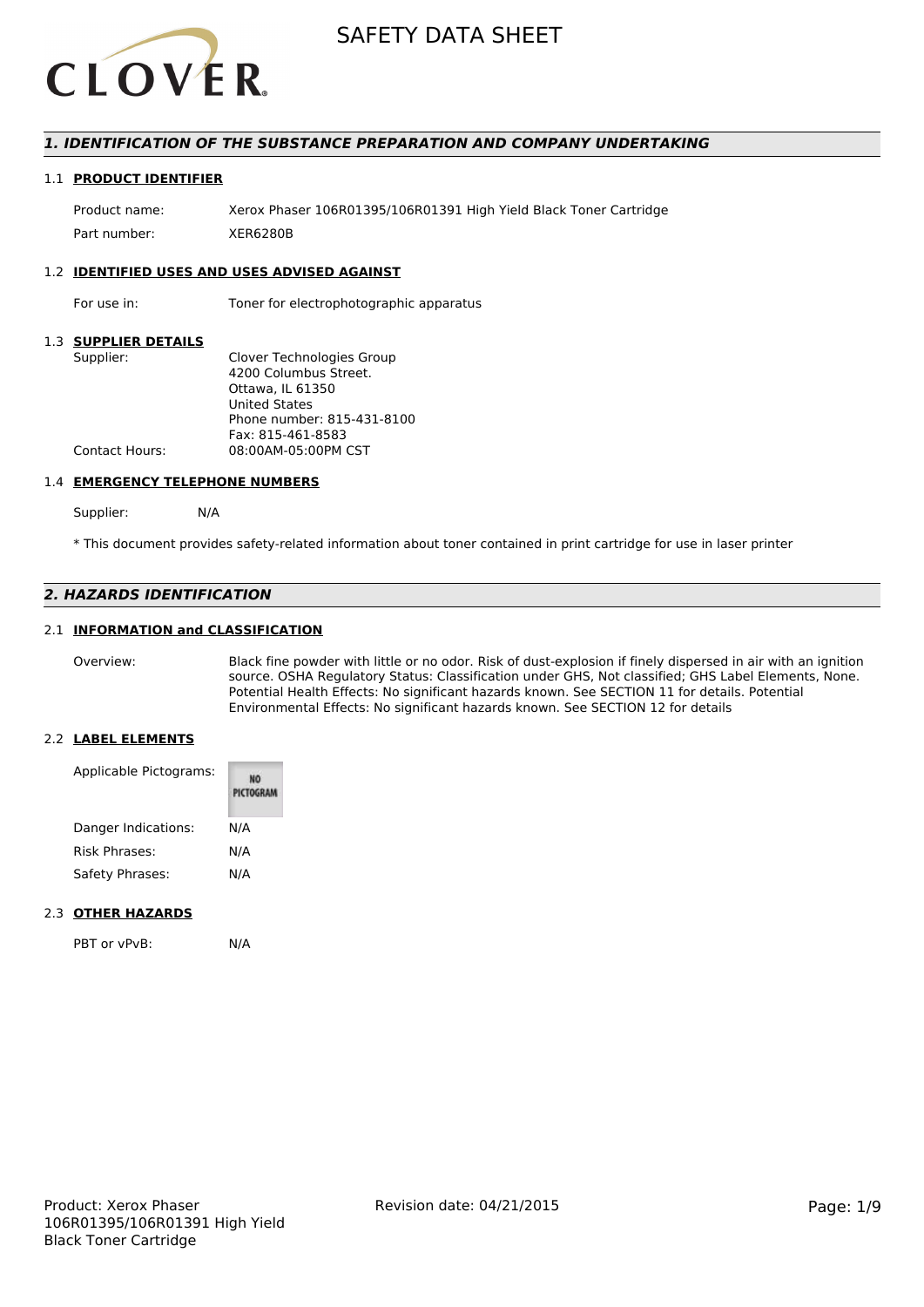

# *3. COMPOSITION / INFORMATION ON INGREDIENTS*

| Ingredients               | <b>CAS number</b>   | Weight %  | <b>OSHA</b> | <b>ACGIH</b> | Other |
|---------------------------|---------------------|-----------|-------------|--------------|-------|
|                           |                     |           | <b>PEL</b>  | <b>TLV</b>   |       |
|                           |                     |           |             |              |       |
| Saturated polyester resin | <b>TRADE SECRET</b> | 60-70     |             |              |       |
| Vinyl resin (non-         | <b>TRADE SECRET</b> | $10 - 20$ |             |              |       |
| chlorinated)              |                     |           |             |              |       |
| Silica                    | 68909-20-6/67762-9  | $3 - 7$   |             |              |       |
|                           | $0 - 7$             |           |             |              |       |
| Carbon Black              | 1333-86-4           | $2 - 6$   |             |              |       |
| Wax                       | <b>TRADE SECRET</b> | $2 - 6$   |             |              |       |
| Titanium dioxide          | 13463-67-7          | 1-4       |             |              |       |

# The Full Text for all R-Phrases are Displayed in Section 16

# **COMPOSITION COMMENTS**

The Data Shown is in accordance with the latest Directives.

This section provides composition information for the toner powder contained in specially designed container inside of the print cartridge.

# *4. FIRST-AID MEASURES*

# 4.1 **FIRST AID MEASURES**

# 4.1.1 **FIRST AID INSTRUCTIONS BY RELEVANT ROUTES OF EXPOSURE**

| Inhalation:   | Move to fresh air and gargle with water. If accompanied with breathing difficulty, take first aid<br>measures such as artificial respiration and call a physician immediately. |
|---------------|--------------------------------------------------------------------------------------------------------------------------------------------------------------------------------|
| Eye contact:  | Do not rub. Flush with large amount of water until particles are removed. Seek medical advice.                                                                                 |
| Skin contact: | Wash with soap and water.                                                                                                                                                      |
| Ingestion:    | Rinse mouth. Seek medical advice.                                                                                                                                              |

#### 4.1.2 **ADDITIONAL FIRST AID INFORMATION**

Additional first aid information: N/A Immediate Medical Attention Required: N/A

#### 4.2 **SYMPTOMS AND EFFECTS**

Acute Symptoms from Exposure: N/A Delayed Symptoms from Exposure: N/A

### 4.3 **IMMEDIATE SPECIAL TREATMENT OR EQUIPMENT REQUIRED**

N/A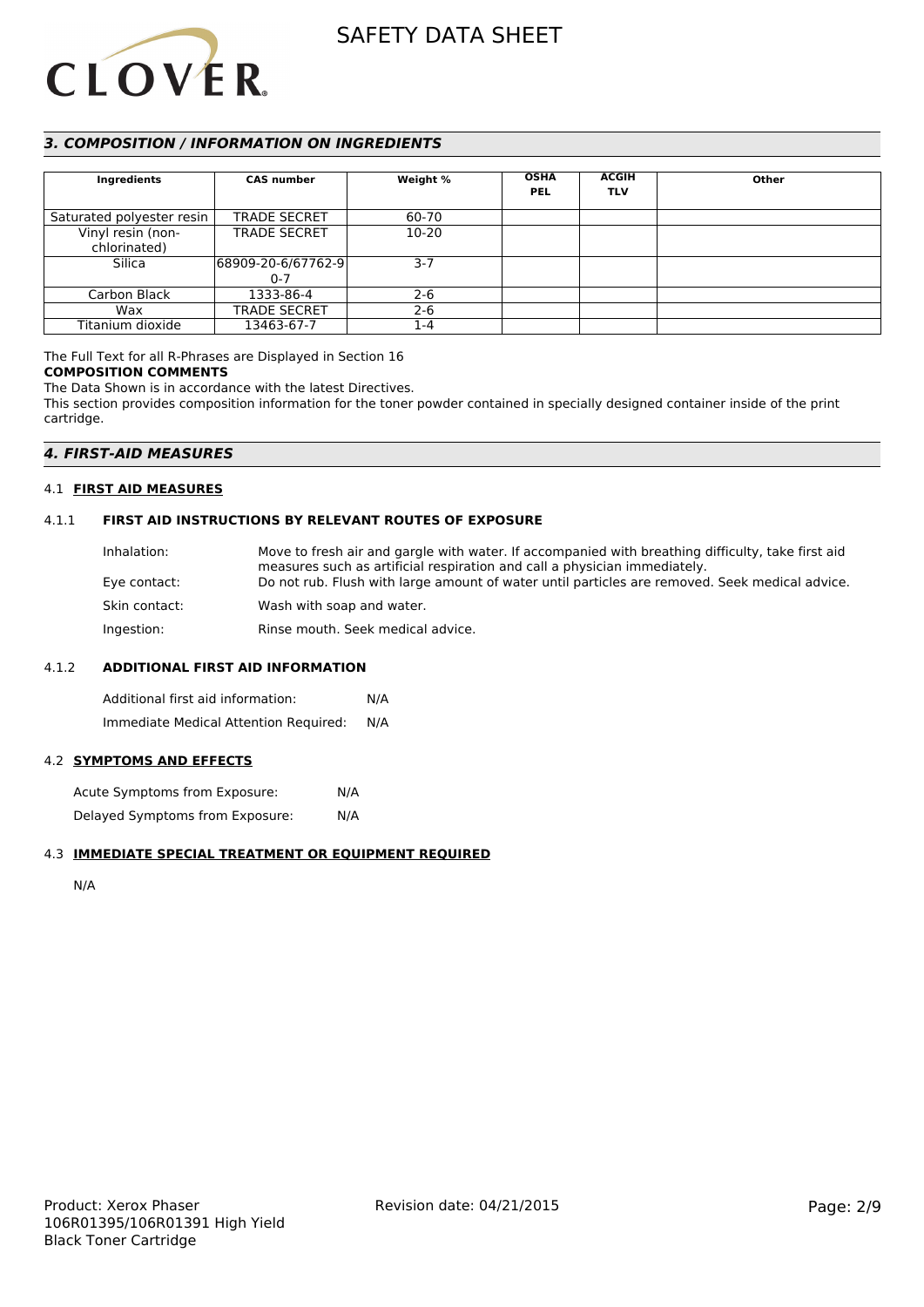

# *5. FIRE-FIGHTING MEASURES*

#### 5.1 **EXTINGUISHING MEDIA**

| Recommended Extinguishing Media:    | Water spray or fog, CO2, dry chemicals                                                    |
|-------------------------------------|-------------------------------------------------------------------------------------------|
| Extinguishing Media Not to be Used: | Strong water current may cause powder to disperse and form explosive dust-air<br>mixture. |

# 5.2 **SPECIAL HAZARD**

Unusual Fire/Explosion Hazards: Fine powder may form explosive dust-air mixture if finely dispersed in air. Fume and smoke may include toxic substances such as aromatic compounds. Extinguishing Media Not to be Used: N/A

# 5.3 **ADVICE FOR FIRE FIGHTERS**

Avoid inhalation of smoke. Wear protective cloting an wear self-contained breathing apparatus

# *6. ACCIDENTAL RELEASE MEASURES*

# 6.1 **PERSONAL PRECAUTIONS, PROTECTIVE EQUIPMENT AND EMERGENCY PROCEDURES**

#### 6.1.1 **PRECAUTIONS FOR NON-EMERGENCY PERSONNEL**

Avoid breathing dust. Dust-proof masks should be worn when working.

### 6.1.2 **ADDITIONAL FIRST AID INFORMATION**

N/A

#### 6.1.3 **PERSONAL PROTECTION**

Wear personal protective equipment as described in Section 8.

#### 6.2 **ENVIRONMENTAL PRECAUTIONS**

Regulatory Information: Keep product out of sewers and watercourses.

#### 6.3 **METHODS AND MATERIAL FOR CONTAINMENT AND CLEANUP**

Spill or Leak Cleanup Procedures: Keep in air-tight container. Sweep the spilled powder slowly. Clean the remainder with wet cloth, wet paper, or vacuum cleaner. Vacuum cleaner must be equipped with dust proof filter and must be explosion-proof.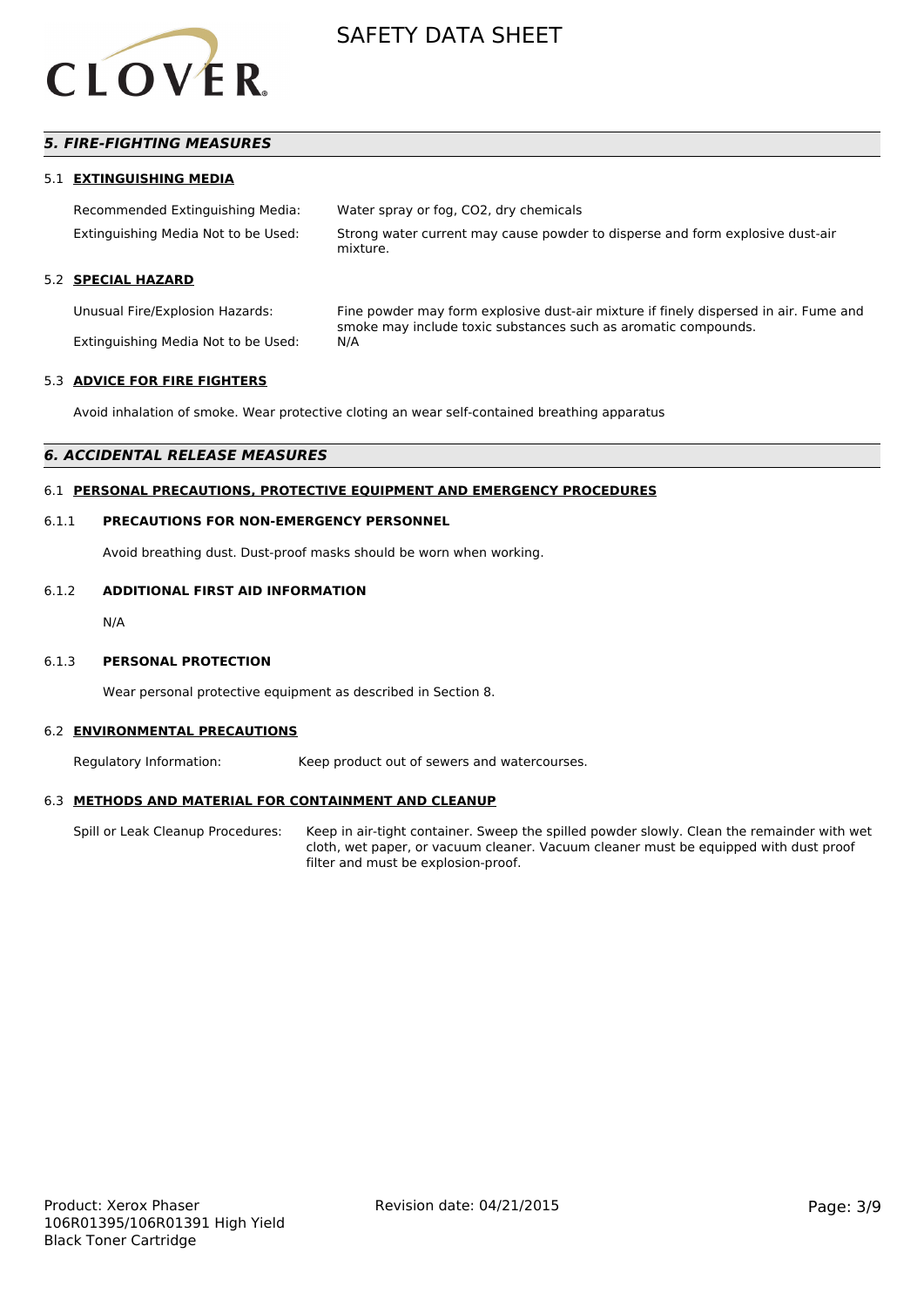

# *7. HANDLING AND STORAGE*

#### 7.1 **PRECAUTIONS FOR SAFE HANDLING**

Recommendations for Handling: No special precautions when used as intended. Keep containers closed, avoid creating dust. Keep away from ignition sources. Advice on General Hygiene: Never eat, drink or smoke in work areas. Practice good personal hygiene after using this material, especially before eating, drinking, smoking, using the restroom, or applying cosmetics.

#### 7.2 **CONDITIONS FOR SAFE STORAGE**

Avoid high temperatures, >100°F/32°C

#### 7.3 **SPECIFIC END USES**

Printing devices

#### *8. EXPOSURE CONTROLS/PERSONAL PROTECTION*

#### 8.1 **CONTROL PARAMETERS**

The best protection is to enclose operations and/or provide local exhaust ventilation at the site of chemical release in order to maintain airborne concentrations of the product below OSHA PELs (See Section 2). Local exhaust ventilation is preferred because it prevents contaminant dispersion into the work area by controlling it at its source.

#### 8.2 **EXPOSURE CONTROLS**

#### **Respiratory protection:**

IMPROPER USE OF RESPIRATORS IS DANGEROUS. Seek professional advice prior to respirator selection and use. Follow OSHA respirator regulations (29 CFR 1910.134 and 1910.137) and, if necessary, wear a NIOSH approved respirator. Select respirator based on its suitability to provide adequate worker protection for given work conditions, levels of airborne contamination, and sufficient levels of oxygen.

#### **Eye/Face Protection:**

Contact lenses are not eye protective devices. Appropriate eye protection must be worn instead of, or in conjunction with contact lenses.

#### **Hand/Skin Protection:**

For emergency or non-routine operations (cleaning spills, reactor vessels, or storage tanks), wear an SCBA. WARNING! Air purifying respirators do not protect worker in oxygen deficient atmospheres.

### **Additional Protection:**

N/A

#### **Protective Clothing and Equipment:**

Wear chemically protective gloves, boots, aprons, and gauntlets to prevent prolonged or repeated skin contact. Wear splashproof chemical goggles and face shield when working with liquid, unless full face piece respiratory protection is worn.

#### **Safety Stations:**

Make emergency eyewash stations, safety/quick-drench showers, and washing facilities available in work area.

#### **Contaminated Equipment:**

Separate contaminated work clothes from street clothes. Launder before reuse. Remove material from your shoes and clean personal protective equipment. Never take home contaminated clothing.

#### **Comments:**

Never eat, drink or smoke in work areas. Practice good personal hygiene after using this material, especially before eating, drinking, smoking, using the restroom, or applying cosmetics.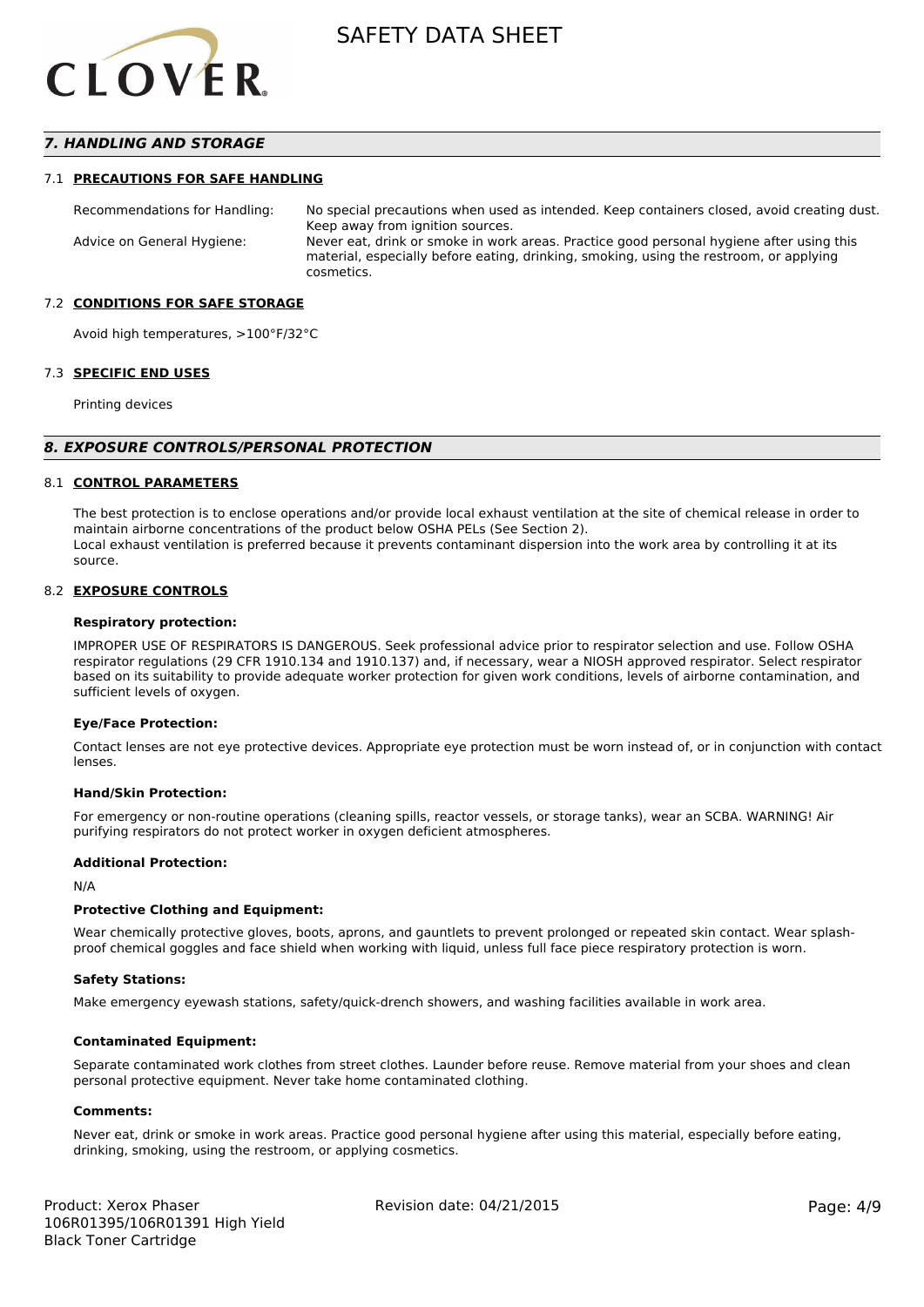

# *9. PHYSICAL AND CHEMICAL PROPERTIES*

# 9.1 **DETAIL INFORMATION**

| Physical state:            | APPEARANCE: Black powder      |
|----------------------------|-------------------------------|
| Color:                     | <b>Black</b>                  |
| Odor:                      | Slight odor                   |
| Odor threshold:            | N/A                           |
|                            |                               |
| Boiling point:             | N/A                           |
| Melting point:             | App. 120°C (Flow temperature) |
| Flash point:               | N/A                           |
| <b>Explosion limits:</b>   | N/A                           |
| Relative density:          | $1.1 - 1.3$                   |
| Auto-ignition temperature: | N/A                           |

### 9.2 **OTHER INFORMATION**

FLAMMABILITY: Not flammable (according to GHS classification) SOLUBILITY: Insoluble to water, partially soluble to toluene and xylene. DECOMPOSITION TEMPERATURE: >200°C EXPLOSIVE PROPERTIES: Can form explosive dust-air mixtures when finely dispersed in air PARTICLE SIZE: app. 8.0µm (D50)

# *10. CHEMICAL STABILITY AND REACTIVITY*

#### 10.1 **Reactivity:**

| <b>Reactivity Hazards:</b>     | None                                                                                                           |
|--------------------------------|----------------------------------------------------------------------------------------------------------------|
| Data on Mixture Substances:    | None                                                                                                           |
| 10.2 Chemical Stability:       | The product is stable. Under normal conditions of storage and use, hazardous<br>polymerisation will not occur. |
| 10.3 Hazardous Polymerization: | Stable under conditions of normal use.                                                                         |
| 10.4 Conditions to Avoid:      | Keep away from heat, flame, sparks and other ignition sources.                                                 |
| 10.5 Incompatible Materials:   | Strong oxidising materials                                                                                     |
| 10.6 Hazardous Decomposition:  | Will not occur.                                                                                                |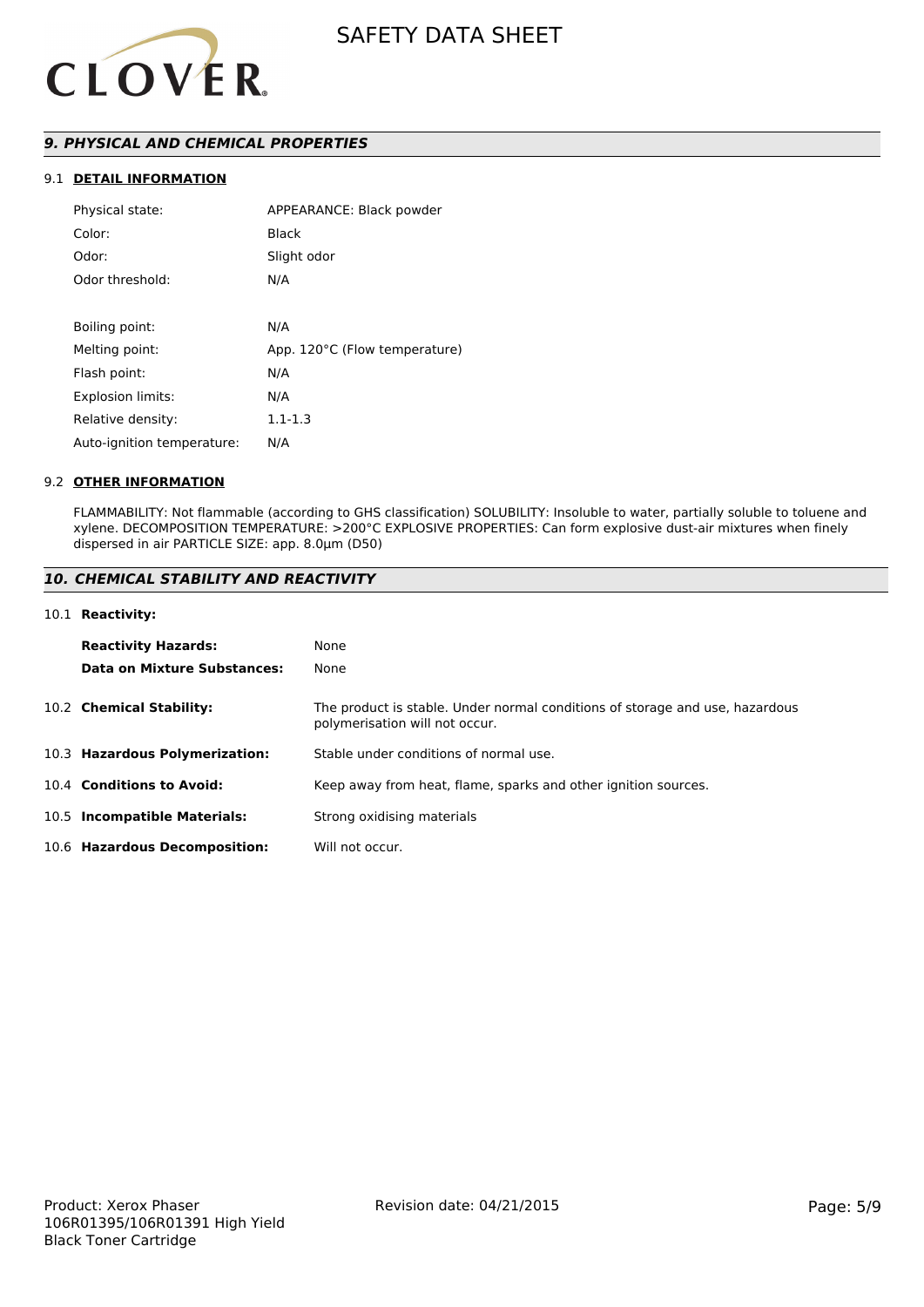

# *11. INFORMATION ON TOXICOLOGICAL EFFECT*

| <b>Mixtures:</b><br><b>Acute Toxicity:</b> | *data from toner with similar composition. **according to GHS classifications<br>Inhalation: LC50; inh-rat>1.45mg/L/4 hours*, not harmful. (maximum achievable concentration) |
|--------------------------------------------|-------------------------------------------------------------------------------------------------------------------------------------------------------------------------------|
|                                            | Ingestion: LD50 > 2000mg/kg*, not harmful                                                                                                                                     |
| <b>Skin Corrosion/Irritation:</b>          | Not classified as irritant* **                                                                                                                                                |
| <b>Serious Eye Damage:</b>                 | Not classified as irritant* **                                                                                                                                                |
| Inhalation:                                | N/A                                                                                                                                                                           |
| <b>Sensitization:</b>                      | Not classified as a sensitizer* **                                                                                                                                            |
| <b>Mutagenicity:</b>                       | Ames test negative*                                                                                                                                                           |
| <b>Carcinogenicity:</b>                    | Carbon black, contained in this toner, is classified as "group 2B" (possibly carcinogenic to humans)                                                                          |
|                                            | by IARC. However, long-term inhalation test on rats using a toner preparation containing carbon                                                                               |
|                                            | black did not show any carcinogenic effects.                                                                                                                                  |
| <b>Reproductive Toxicity:</b>              | N/A                                                                                                                                                                           |
| <b>STOT - Single Exposure:</b>             | N/A                                                                                                                                                                           |
| <b>STOT - Multiple Exposure:</b>           | In study of rats exposed to a toner containing carbon black, mild degree of lung fibrosis was                                                                                 |
|                                            | observed in groups exposed to high concentration( $16mg/m3$ ), and mid-concentration( $4mg/m3$ ),                                                                             |
|                                            | but no pulmonary change was reported in the group exposed to low concentration(1mg/m3). In                                                                                    |
|                                            | normal conditions of use (in electro-photographic apparatus,) maximum concentration of toner                                                                                  |
|                                            | released is significantly lower than 1mg/m3, and will have no chronic effects to human health. In                                                                             |
|                                            | cases where this product is used in bulk for purpose such as filling, cleaning, etc of the apparatus,                                                                         |
|                                            | exposure should be controlled with care according to Sections 7 and 8.                                                                                                        |
| Ingestion:                                 | N/A                                                                                                                                                                           |
| <b>Hazard Class Information:</b>           | N/A                                                                                                                                                                           |
| <b>Mixture on Market Data:</b>             | N/A                                                                                                                                                                           |
| <b>Symptoms:</b>                           | N/A                                                                                                                                                                           |
| <b>Delayed/Immediate Effects:</b>          | N/A                                                                                                                                                                           |
| <b>Test Data on Mixture:</b>               | N/A                                                                                                                                                                           |
| <b>Not Meeting Classification:</b>         | N/A                                                                                                                                                                           |
| <b>Routes of Exposure:</b>                 | N/A                                                                                                                                                                           |
| <b>Interactive Effects:</b>                | N/A                                                                                                                                                                           |
| <b>Absence of Specific Data:</b>           | N/A                                                                                                                                                                           |
| Mixture vs Substance Data: N/A             |                                                                                                                                                                               |
|                                            |                                                                                                                                                                               |

# *12. ECOLOGICAL INFORMATION*

| 12.1 <b>Eco toxicity:</b>           | N/A |
|-------------------------------------|-----|
| 12.2 Degradability:                 | N/A |
| 12.3 Bioaccumulation Potential: N/A |     |
| 12.4 Mobility in Soil:              | N/A |
| 12.5 PBT & vPvB Assessment:         | N/A |
| 12.6 Other Adverse Effects:         | N/A |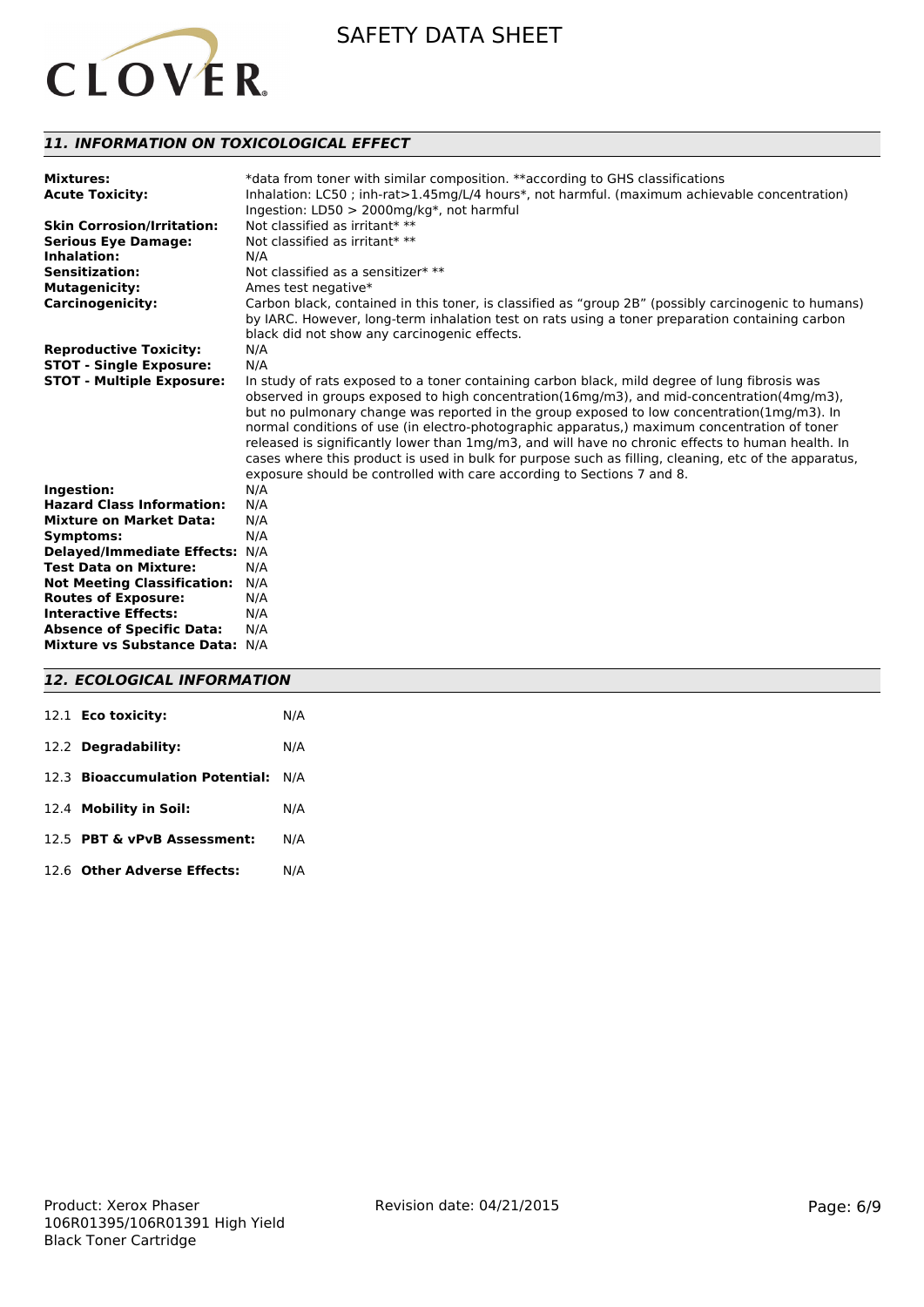

# *13. DISPOSAL CONSIDERATIONS*

#### **Disposal Information:**

 Dispose as a solid waste in accordance with local authority regulations. Empty container retains product residue.

#### **Physical/Chemical Properties that affect Treatment:**

Symbol: This product is not classified as dangerous

Risk Phrases: This product is not classified according to the federal, state and local environmental regulations.

#### **Waste Treatment Information:**

Do not shred toner cartridge, unless dust-explosion prevention measures are taken. Finely dispersed particles may form explosive mixtures in air. Dispose of in compliance with federal, state, and local regulations.

#### **Personal Protection Required:**

N/A

| <b>14. TRANSPORT INFORMATION</b> |                                                                                                                                                                                                                                           |  |  |
|----------------------------------|-------------------------------------------------------------------------------------------------------------------------------------------------------------------------------------------------------------------------------------------|--|--|
| 14.1 <b>ID Number:</b>           | None                                                                                                                                                                                                                                      |  |  |
| 14.2 Shipping Name:              | None                                                                                                                                                                                                                                      |  |  |
| 14.3 Hazard Class:               | None                                                                                                                                                                                                                                      |  |  |
| 14.4 Packing Group:              | None                                                                                                                                                                                                                                      |  |  |
| 14.5 Environmental Hazards:      | Not classified as environmentally hazardous under UN Model Regulations and marine pollutant<br>under IMDG Code.                                                                                                                           |  |  |
| 14.6 User Precautions:           | Handling such as exposure to water, rolling, falling, or giving shock to the container may result<br>in breakage of the inner bag and result in scattering of the mixture. Avoid direct sunlight and<br>hot places. (See also: Section 7) |  |  |
| 14.7 Bulk Transport:             | N/A                                                                                                                                                                                                                                       |  |  |

# *15. REGULATORY INFORMATION*

15.1 **Regulatory Information:** TSCA: All ingredients are on the inventory or exempt from listing.

#### **EPA Regulatory Information:** N/A

**CERCLA Reportable Quantity:** N/A

#### 15.2 **Superfund Information:**

**Hazard Categories:**

**Immediate:** N/A

**Delayed:** N/A

**Fire:** N/A

**Pressure:** N/A

**Reactivity:** N/A

#### **Section 302 - Extremely Hazardous:** N/A

**Section 311 - Hazardous:** N/A

15.3 **State Regulations:** California Proposition 65: "Carbon black" included in this toner is listed, but only airborne, unbound particles of respirable size are subject to the regulation. Thus carbon black bound inside toner is not subject to the Proposition.

Revision date: 04/21/2015 Page: 7/9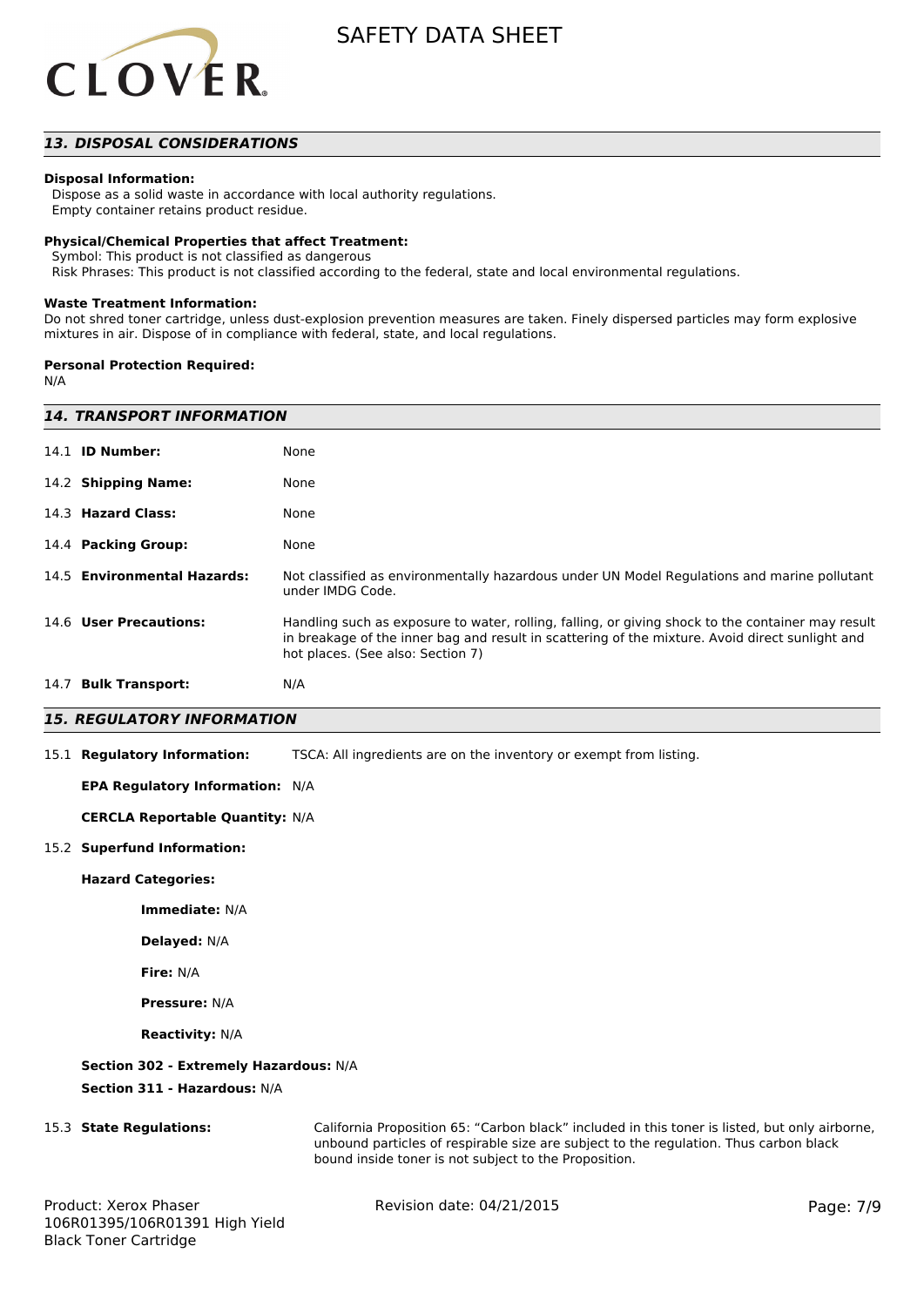

### 15.4 **Other Regulatory Information:** N/A

| <b>16. OTHER INFORMATION</b>      |                                                                                                                                                                                                                   |
|-----------------------------------|-------------------------------------------------------------------------------------------------------------------------------------------------------------------------------------------------------------------|
| <b>General Comments:</b>          | This information is based on our current knowledge. It should not therefore be construed as<br>guaranteeing specific properties of the products as described or their suitability for a particular<br>application |
| <b>Creation Date of this SDS:</b> | 05/20/2015                                                                                                                                                                                                        |